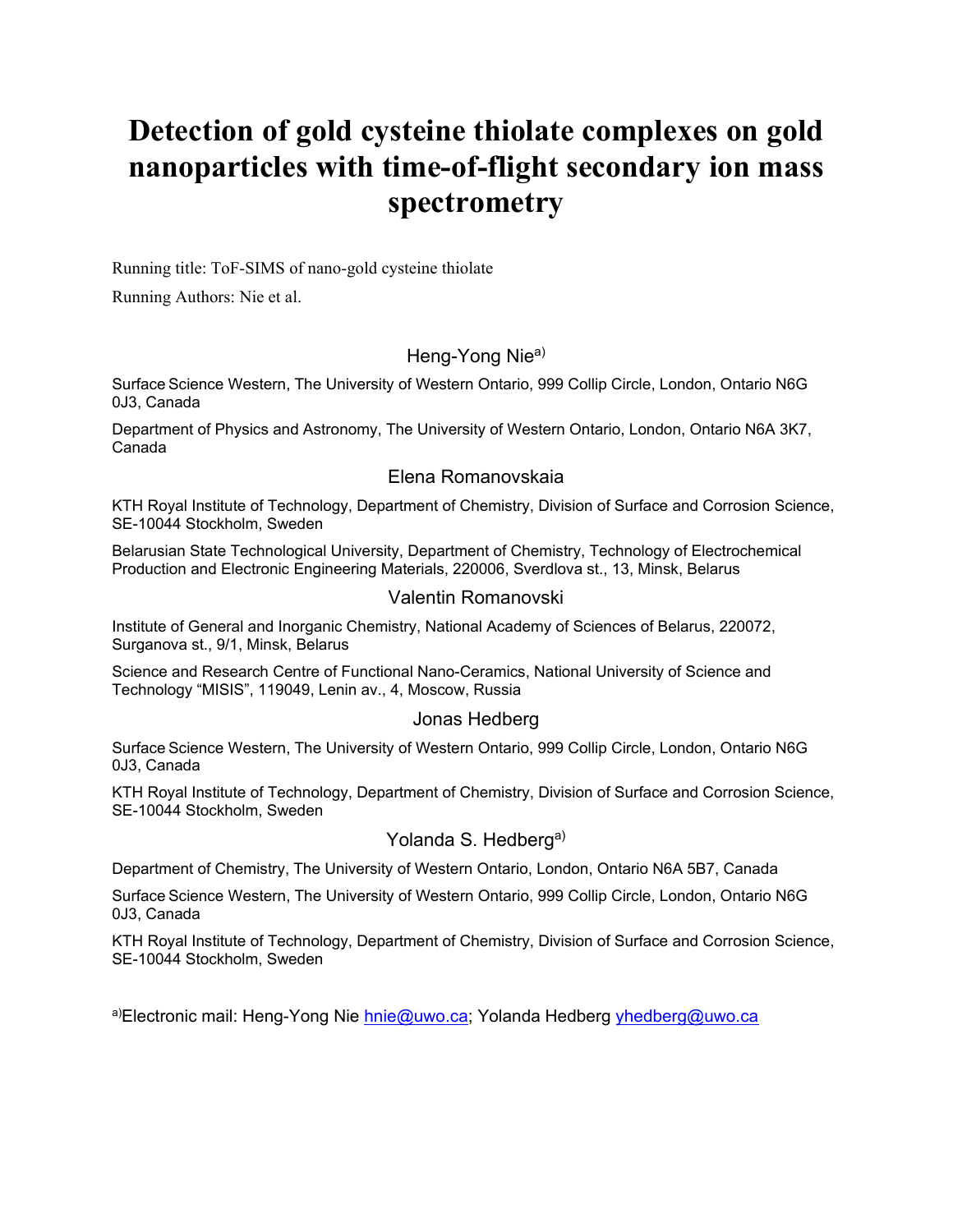

FIG. S1. Images of (a)  $AuS^-$ , (b)  $AuM^-$ , (c)  $Au2[M-H]^-$  and  $Au[M-H]_2^-$  of the 5-nm Au NPs loaded Al foil immersed for 1 day in 5 mM L-cysteine solution and rinsed with ultrapure water, where M represents cysteine molecule SC<sub>3</sub>H<sub>7</sub>NO<sub>2</sub>.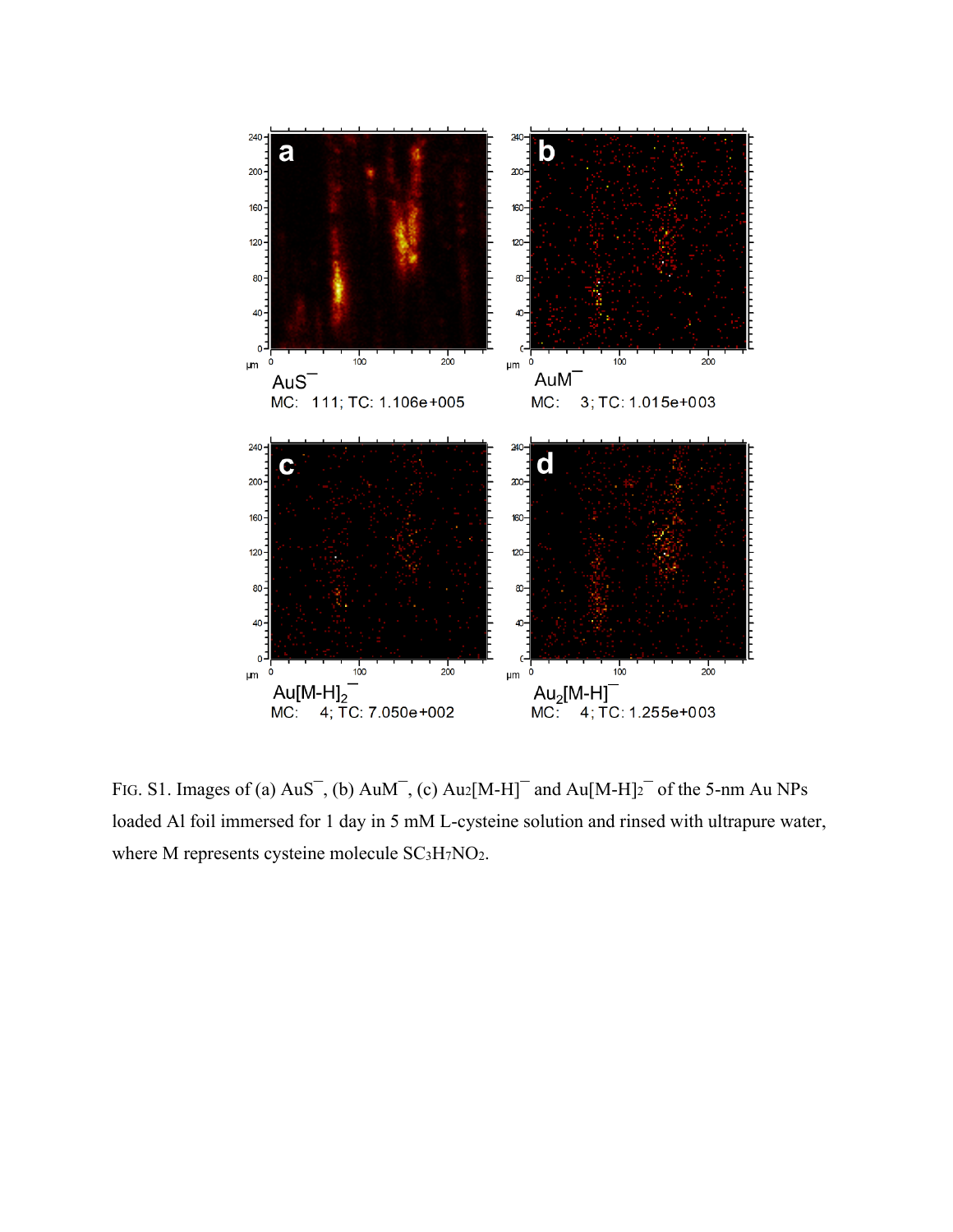

FIG. S2. Negative secondary ion mass spectra that are (a) isolated from the gold-rich areas and (b) the entire rastered area shown in Fig. 5. The red broken line shows *m/z* 120.02 for dehydrogenated cysteine molecular ion  $SC_3H_6NO_2^-$ . The two blue lines in (b) indicate the area used to map the  $SC<sub>3</sub>H<sub>6</sub>NO<sub>2</sub><sup>-</sup>$  image shown in Fig. 5c.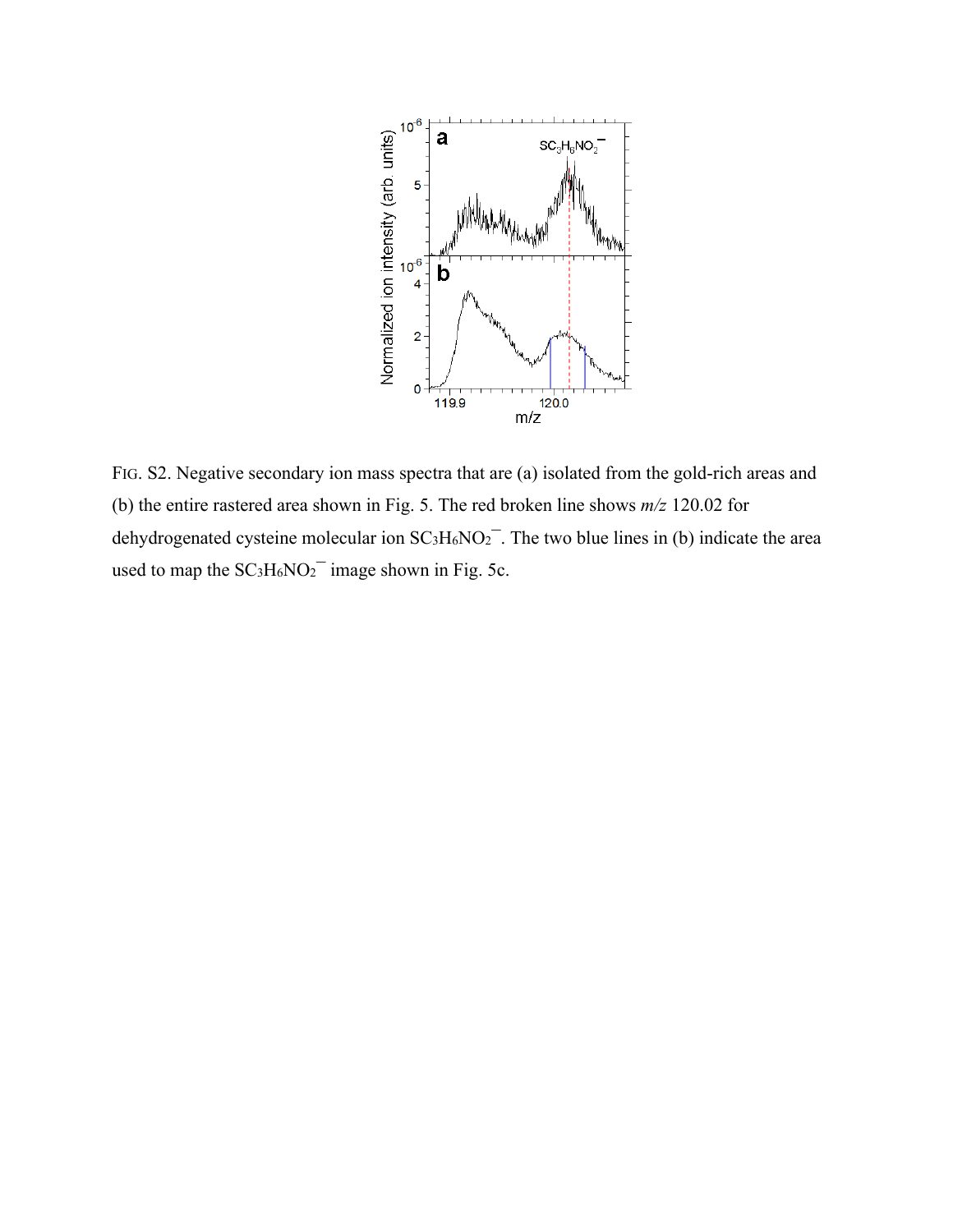

FIG. S3. Images of two cysteine ions  $C_2H_6N^+$  (a and c) and  $SC_2H_3^+$  (b and d) with (a and b) and without (c and d) rinse with ultrapure water for the 5-nm Au NPs loaded Al foil immersed for 1 day in 5 mM L-cysteine solution.